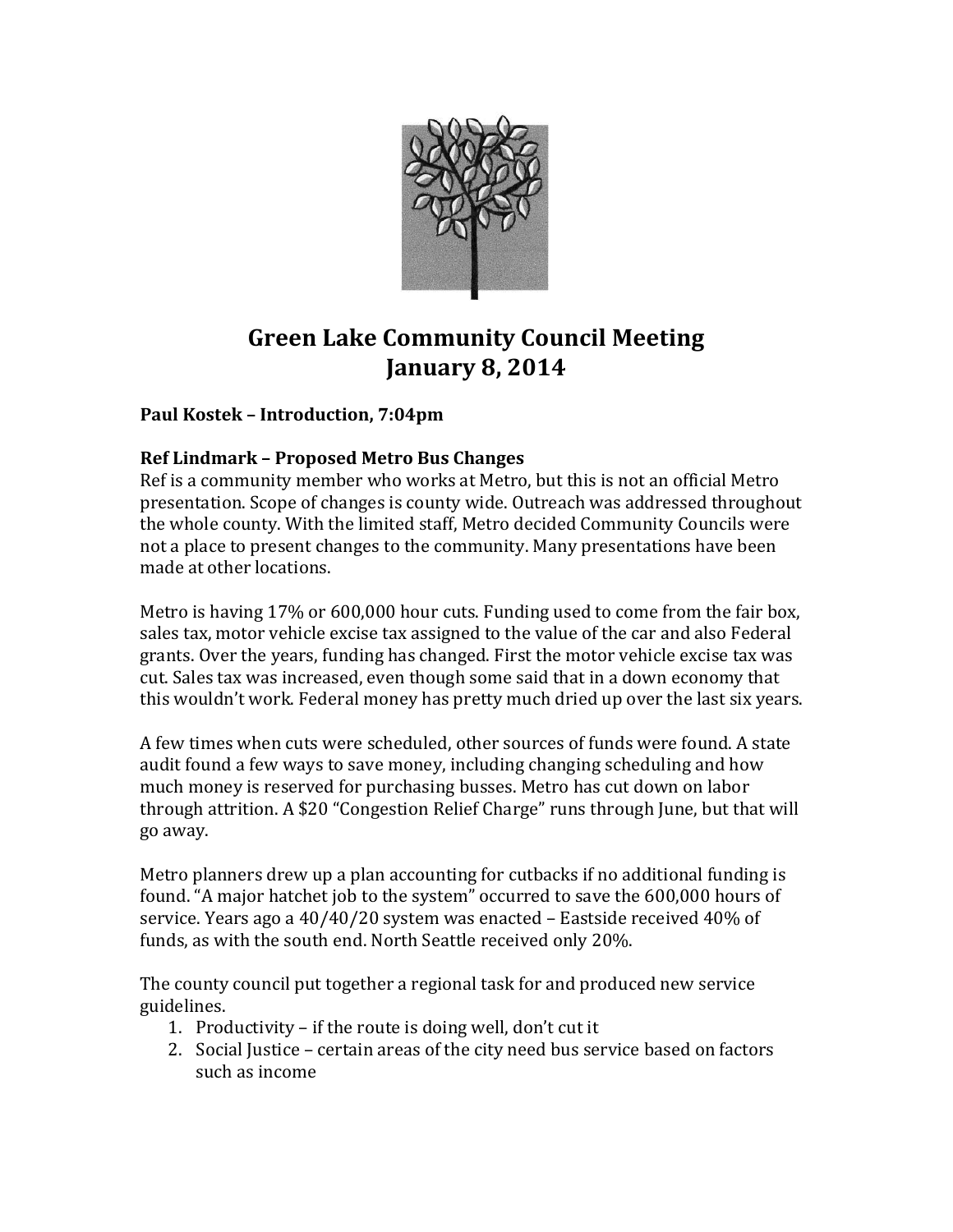3. Geographic Value – Measured by things like corridors of housing, employment sites, attractions (stadiums…).

Metro has about 215+ routes. The Bay Area has around 80. 74 Metro routes are being deleted. 107 reduced or revised. The 26 was deleted. 16 is revised. 358 is revised as well. Only 33 routes are being left alone.

Metro knows that there are people who chose to live based on bus routes, and employers who chose work sites and provide bus passes based on previous routes.

There is a chart on the Metro website detailing the changes.

Personal stories make a difference with legislatures. Those are the stories politicians can use when they try to change votes. Make your story known on the Metro website.

# **Development at 414 NE Ravenna – Jeff Tretheway – Crosby Greenlake LLC**

Allowed to go up to 40'. Aligned adjacent Florera project. This was originally going to be phase 2 of that project. Retail use on the ground floor – 13' high. Three levels of apartments above with a small roof garden. Design may be somewhat dissimilar – want more "transparency" in the ground floor – less brick.

Asking city for a departure to add a courtyard facing the street. "Above, trying to make as much glass as we can." 62 units. One level of underground parking – 16-19 spots. 2 retail spaces. Projected schedule is "hopeful" groundbreaking in August or September, with completion about a year later.

# **Traffic Speed Issue @ 64th St – Arnold Marquez**

People are not obeying the 30mph speed limits around Green Lake. Many people are using  $64<sup>th</sup>$  as an overflow from  $45<sup>th</sup>$  and  $50<sup>th</sup>$  street access to I-5. Would like to lower speed limit around Green Lake. When people would speed up, they would be going from 25mph to 30mph.

Would like to see "traffic detectors" that show how fast someone is driving.

# **New State Rep 43rd – Brady Walkinshaw**

Appointed to the seat at the beginning of December. Interested in food, agriculture and educational issues, as well as economic. Has been at the Bill and Melinda Gates Foundation for the past five years. Session starts on Monday. Many bills may make it through the House, but be stymied in the Senate. Will be opening a district office.

Q: Many were disappointed in I-522. Do you anticipate legislature working on this? A: Does not think it will come up this year. It is a short session. Unlikely that even if it did pass the house that it would make it into law.

# **Teddy's Bigger Burgers - Ken Wong**

Opening date – January, 31st. In Circa building.